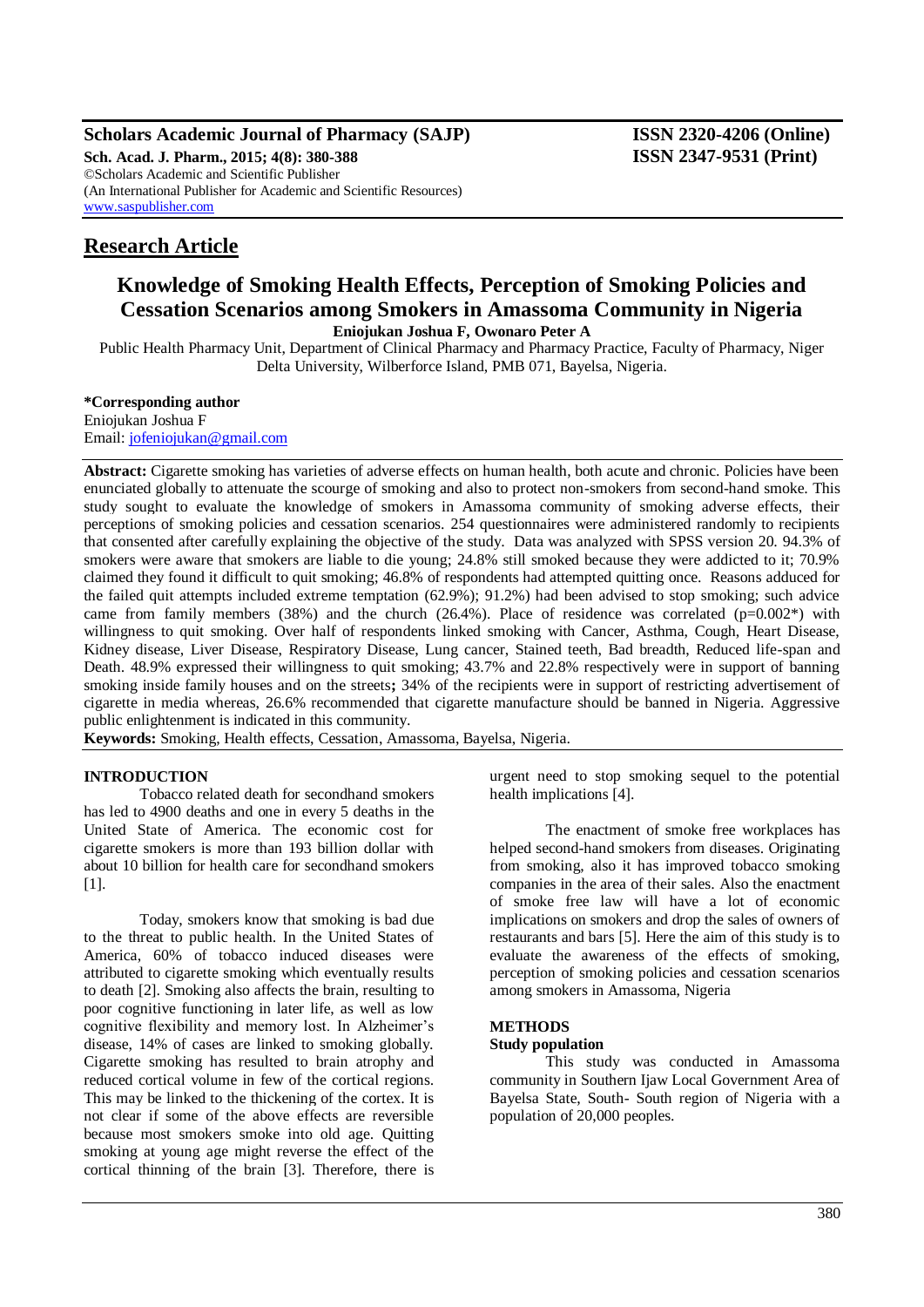## **Study Design and Sample**

254 questionnaires were administered randomly to recipients that consented after carefully explaining the objective of the study. The sample size was calculated using the formula for evaluating the sample size population [6]. The questionnaire was designed to obtain knowledge of smoking health effects, cessation scenarios and perception of smoking policies.

## **Data Analysis**

Data obtain was analyzed using SPSS version 20 spread sheet for descriptive and inferential statistic. A t-test was also conducted using one way ANOVA.

# **RESULTS**

#### **Demography**

Respondents were majorly single with more males; most had secondary education and aged 18-30 years. The respondents were basically civil servants with a low income; majority were Christians and of the Ijaw tribe.

#### **Smokers' Knowledge of Effect of Smoking on Lifespan**

Majority of respondents (94.3%) indicated that they were aware that smokers are liable to die young; 38.3% still smoked because they believed that a person would die by one cause or the other; 24.8% still smoked because they were addicted to it, 22% smoked because they did not believe smokers would die young. Table 1

## **Adverse Effects experienced by smokers**

Respondents reported Coughing (76.1%), Irritation (35.3%) and Headache (33.1%) as major adverse effects they manifested due to smoking. Table 1

| Variable                                                         |           | Frequency $(n=141)$                                 |                | Percentage |            |  |  |
|------------------------------------------------------------------|-----------|-----------------------------------------------------|----------------|------------|------------|--|--|
|                                                                  |           |                                                     |                |            |            |  |  |
| Are you aware of the label that smokers are liable to die young? |           |                                                     |                |            |            |  |  |
| Yes                                                              |           | 133                                                 |                | 94.3       |            |  |  |
| N <sub>0</sub>                                                   |           | 8                                                   |                | 5.7        |            |  |  |
| If yes, why do you continue to smoke?                            |           |                                                     |                |            |            |  |  |
| Addicted to it                                                   |           | 35                                                  |                | 24.8       |            |  |  |
| One will die somehow                                             |           | 54                                                  |                | 38.3       |            |  |  |
| Don't believe it                                                 |           | 31                                                  |                | 22.0       |            |  |  |
| Cannot do without it                                             |           | 19                                                  |                | 13.5       |            |  |  |
| Pressure from peer group                                         |           | $\overline{c}$                                      |                | 1.4        |            |  |  |
| Variable                                                         |           | Does cigarette smoke induce any of the following in |                |            |            |  |  |
|                                                                  | you?      |                                                     |                |            |            |  |  |
|                                                                  | Yes       |                                                     | N <sub>o</sub> | Not sure   | Total      |  |  |
|                                                                  | $N(\%)$   |                                                     | N(%)           | N(% )      | N(%)       |  |  |
| Irritation                                                       | 85(35.3)  |                                                     | 134(55.6)      | 22(9.1)    | 241(100.0) |  |  |
|                                                                  |           |                                                     |                |            |            |  |  |
| Vomiting                                                         | 33(14.0)  |                                                     | 167(70.8)      | 36(15.3)   | 236(100.0) |  |  |
|                                                                  |           |                                                     |                |            |            |  |  |
| Coughing                                                         | 181(76.1) |                                                     | 45(18.9)       | 12(5.0)    | 238(100.0) |  |  |
|                                                                  |           |                                                     |                |            |            |  |  |
| Headache                                                         | 78(33.1)  |                                                     | 80(33.9)       | 78(33.1)   | 236(100.0) |  |  |
|                                                                  |           |                                                     |                |            |            |  |  |
| Congestion                                                       | 49(20.9)  |                                                     | 121(51.7)      | 64(27.4)   | 234(100.0) |  |  |
|                                                                  |           |                                                     |                |            |            |  |  |

| <b>Table 1: Effect of Smoke on Individuals</b> |  |
|------------------------------------------------|--|
|------------------------------------------------|--|

## **Respondents' Knowledge of the Adverse Effects of Smoking on health**

All respondents (smokers and non-smokers alike) reported their knowledge of the link between smoking and some diseases and signs/symptoms as detailed in Table 2. Over half of respondents linked smoking with Cancer, Asthma, Cough, Heart Disease,

Kidney disease, Liver Disease, Respiratory Disease, Lung cancer, Stained teeth, Bad breadth, Reduced lifespan and Death. Less than half respondents linked smoking with Bronchitis, Pneumonia, Skin disease, Brain damage, Stroke, Stomach ulcer / cancer, Cervical cancer, Emphysema, Malaria, Typhoid and Impotence.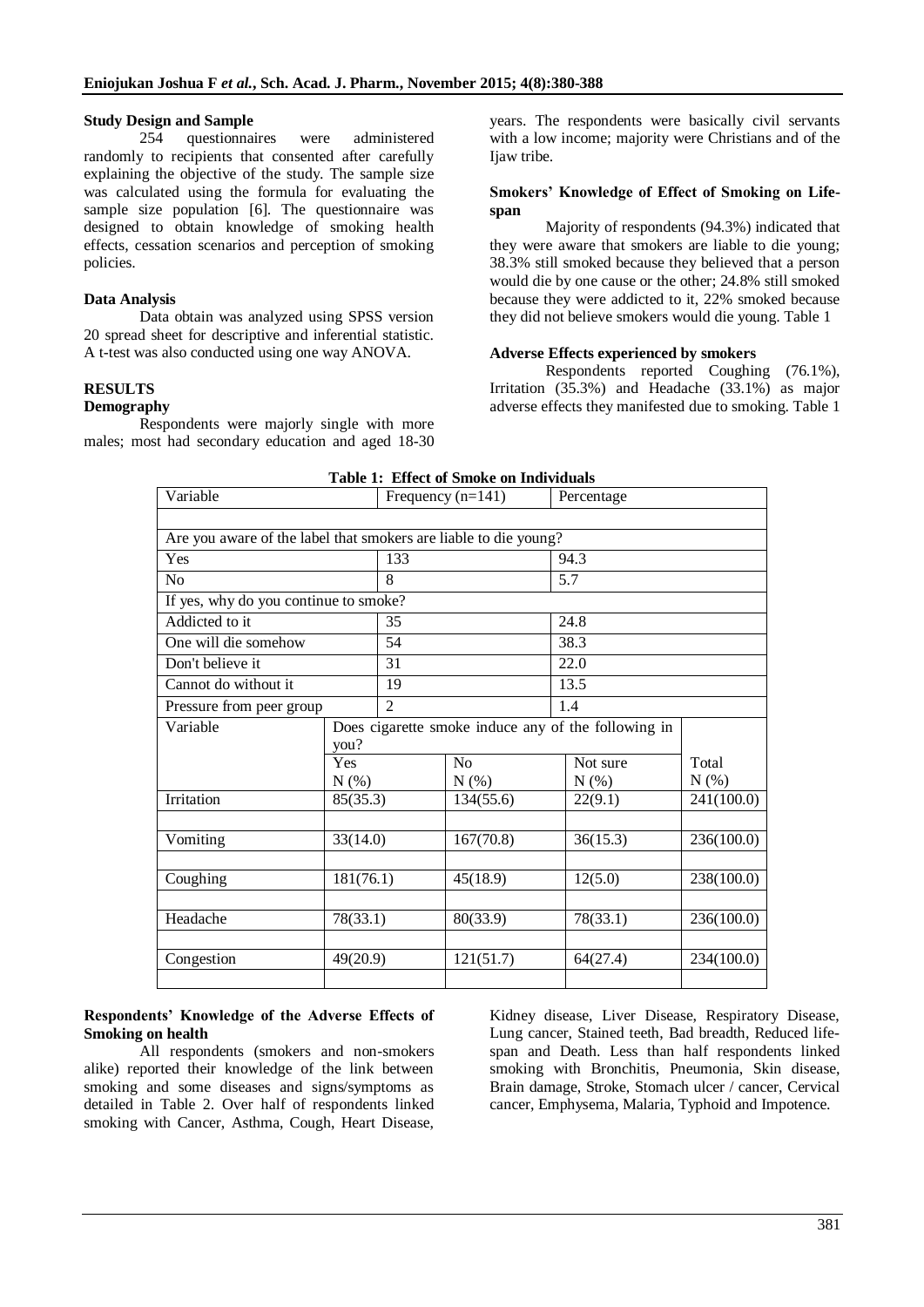| Variable              | rabic 2. Respondents Tenomedge of the adverse effects of smoking<br>Are you aware that cigarette smoking can cause the following | Total          |               |              |
|-----------------------|----------------------------------------------------------------------------------------------------------------------------------|----------------|---------------|--------------|
|                       | diseases/complications                                                                                                           |                |               |              |
|                       | Yes                                                                                                                              | N <sub>o</sub> | Not sure      |              |
| Cancer                | 151(61.9%)                                                                                                                       | 78(32.0%)      | $15(6.1\%)$   | 244(100.0%)  |
| <b>Bronchitis</b>     | 56(23.6%)                                                                                                                        | 118(49.8%)     | 63(26.6%)     | 237(100.0%)  |
| Pneumonia             | 48(20.3%)                                                                                                                        | 113(47.7%)     | 76(32.1%)     | 237(100.0%)  |
| Asthma                | 133(56.1%)                                                                                                                       | 61(25.7%)      | $43(18.1\%)$  | 237(100.0%)  |
| Malaria               | $35(14.8\%)$                                                                                                                     | 146(61.6%)     | 56(23.6%)     | 237(100.0%)  |
| Typhoid               | $18(7.6\%)$                                                                                                                      | 148(62.4%)     | 71(30.0%)     | 237(100.0%)  |
| Impotence             | 37(15.6%)                                                                                                                        | 116(48.9%)     | 84(35.4%)     | 237(100.0%)  |
| Cough                 | 210(87.1%)                                                                                                                       | $20(8.3\%)$    | $11(4.6\%)$   | 241(100.0%)  |
| Skin Disease          | 71(29.9%)                                                                                                                        | 104(43.9%)     | 62(26.2%)     | 237(100.0%)  |
| <b>Heart Disease</b>  | 168(71.2%)                                                                                                                       | 33(14.0%)      | 35(14.8%)     | 236(100.0%)  |
| <b>Kidney Disease</b> | 141(59.0%)                                                                                                                       | 55(23.0%)      | 43(18.0%)     | 239(100.0%)  |
| Liver Disease         | 160(66.9%)                                                                                                                       | 33(13.8%)      | 46(19.2%)     | 239(100.0%)  |
| Reduced life span     | 124(52.5%)                                                                                                                       | 68(28.8%)      | 44(18.6%)     | 236(100.0%)  |
| Death                 | 143(59.8%)                                                                                                                       | 58(24.3%)      | 38(15.9%)     | 239(100.0%)  |
| Resp. Diseases        | 169(80.0%)                                                                                                                       | 41(17.2%)      | 28(11.8%)     | 238(100.0%)  |
| <b>Heart Diseases</b> | $165(69.6\%)$                                                                                                                    | 34(14.3%)      | 38(16.0%)     | 237(100.0%)  |
| Brain damage          | 82(34.50%)                                                                                                                       | 95(39.90%)     | $61(25.60\%)$ | 238(100.00%) |
| Heart attack          | 104(43.7%)                                                                                                                       | 81(34.0%)      | 53(22.3%)     | 238(100.0%)  |
| <b>Stroke</b>         | 49(20.7%)                                                                                                                        | $109(46.0\%)$  | 79(33.3%)     | 237(100.0%)  |
| Grey/dull Skin        | 37(15.7%)                                                                                                                        | $104(44.1\%)$  | 95(40.2%)     | 236(100.0%)  |
| Stomach ulcer         | 66(27.8%)                                                                                                                        | 86(36.3%)      | 85(35.9%)     | 237(100.0%)  |
| <b>Stomach Cancer</b> | 65(27.8%)                                                                                                                        | $101(43.2\%)$  | $68(29.1\%)$  | 234(100.0%)  |
| Cervical cancer       | 60(25.3%)                                                                                                                        | $107(45.1\%)$  | 70(29.5%)     | 237(100.0%)  |
| Lung cancer           | 131(55.0%)                                                                                                                       | 53(22.3%)      | 54(22.7%)     | 238(100.0%)  |
| Emphysema             | 38(16.7%)                                                                                                                        | 95(41.7%)      | 95(41.7%)     | 228(100.0%)  |
| Stained teeth         | 200(83.70%)                                                                                                                      | 21(8.80%)      | $18(7.50\%)$  | 239(100.00%) |
| Bad breath            | 197(82.4%)                                                                                                                       | 33(13.8%)      | $9(3.8\%)$    | 239(100.0%)  |

## **Cessation Efforts**

Regarding smoking cessation, 48.9% would like to quit smoking; 70.9% found it difficult to quit smoking; 46.8% had attempted quitting smoking; 25.7%, once, 32.9% twice and 31.4% more than 3

times. Reasons adduced for the failed quit attempts included extreme temptation (62.9%), withdrawal symptoms (18.6%) and pressure from friends (18.6%). See Table 3.

| Table 3: Cessation Efforts                     |                     |            |  |  |  |
|------------------------------------------------|---------------------|------------|--|--|--|
| Variable                                       | Frequency $(n=141)$ | Percentage |  |  |  |
| Would you like to stop smoking                 |                     |            |  |  |  |
| Yes                                            | 69                  | 48.9       |  |  |  |
| N <sub>0</sub>                                 | 72                  | 51.1       |  |  |  |
| Do you find it difficult to stop smoking       |                     |            |  |  |  |
| Yes                                            | 100                 | 70.9       |  |  |  |
| N <sub>0</sub>                                 | 41                  | 29.1       |  |  |  |
| Have you ever attempted to stop smoking?       |                     |            |  |  |  |
| Yes                                            | 65                  | 46.8       |  |  |  |
| N <sub>0</sub>                                 | 74                  | 53.2       |  |  |  |
| How many times have you tried to stop smoking? |                     |            |  |  |  |
| Once                                           | 18                  | 25.7       |  |  |  |
| Twice                                          | 23                  | 32.9       |  |  |  |
| Thrice                                         | 7                   | 10.0       |  |  |  |
| $\sum$ Thrice                                  | 22                  | 31.4       |  |  |  |
| Can you tell why the attempt(s) failed?        |                     |            |  |  |  |
| Pressure from friends                          | 13                  | 18.6       |  |  |  |
| Too much temptation                            | 44                  | 62.9       |  |  |  |
| Withdrawal symptoms                            | 13                  | 18.6       |  |  |  |
|                                                |                     |            |  |  |  |

|  | <b>Table 3: Cessation Efforts</b> |  |
|--|-----------------------------------|--|
|--|-----------------------------------|--|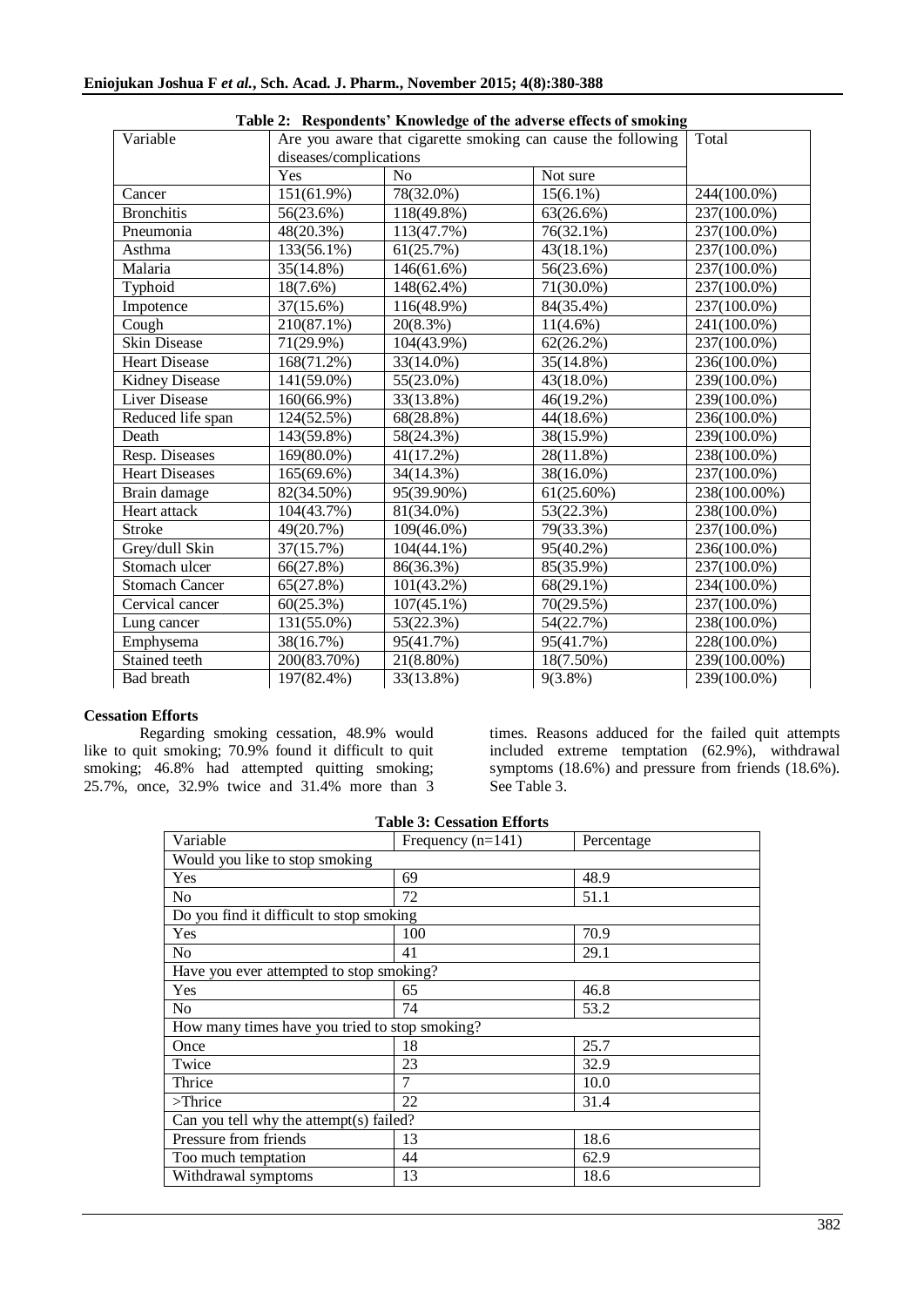## **Smoking Cessation and Advice**

Majority of the smokers (91.2%) had been advised to stop smoking; such advice came from family members (38%), the church (26.4%), friends (19.0%) and hospital (12.4%). For non- smokers, major influencing factors for non-indulgence were friends (100%), family (100%) and the church (100%). For

previous smokers, major influencing factors for quitting were religion (26.7%), friends (23.3%), health reasons (16.7%), family (16.7%) and self-determination (13.3%). About half the smokers (48.9%) expressed their willingness to quit smoking. Most respondents were willing to advise their friends (80.3%) and relatives (80.1%) to stop smoking. See Table 4

| <b>Table 4: Smoking Cessation and Advice</b>                              |                |            |  |  |  |
|---------------------------------------------------------------------------|----------------|------------|--|--|--|
| Variable                                                                  | Frequency      | Percentage |  |  |  |
| Have you ever been advised to stop smoking? $(n=137)$                     |                |            |  |  |  |
| Yes                                                                       | 125            | 91.2       |  |  |  |
| No                                                                        | 12             | 8.8        |  |  |  |
| If yes, state the source(s) of the advice $(n=121)$                       |                |            |  |  |  |
| Friends                                                                   | 23             | 19.0       |  |  |  |
| <b>Family Members</b>                                                     | 46             | 38.0       |  |  |  |
| Church                                                                    | 32             | 26.4       |  |  |  |
| School                                                                    | 3              | 2.5        |  |  |  |
| Clubs                                                                     | 1              | 0.8        |  |  |  |
| Hospitals                                                                 | 15             | 12.4       |  |  |  |
| Internet                                                                  | 1              | 0.8        |  |  |  |
| If you never smoked, what influenced you not to smoke?                    |                |            |  |  |  |
| Friends                                                                   | 26             | 100.0      |  |  |  |
| Family member                                                             | 53             | 100        |  |  |  |
| Church                                                                    | 37             | 100.0      |  |  |  |
| If you have stopped smoking, what influenced you to stop smoking $(n=30)$ |                |            |  |  |  |
| Friends                                                                   | 7              | 23.3       |  |  |  |
| Family                                                                    | 5              | 16.7       |  |  |  |
| Religion                                                                  | $8\,$          | 26.7       |  |  |  |
| Health reasons                                                            | 5              | 16.7       |  |  |  |
| Advert                                                                    | $\mathbf{1}$   | 3.3        |  |  |  |
| Self-determination                                                        | $\overline{4}$ | 13.3       |  |  |  |
| Are you willing to advise your friend to stop smoking? $(n=239)$          |                |            |  |  |  |
| Yes                                                                       | 192            | 80.3       |  |  |  |
| No                                                                        | 47             | 19.7       |  |  |  |
| Are you willing to advise a relative to stop smoking? $(n=236)$           |                |            |  |  |  |
| Yes                                                                       | 189            | 80.1       |  |  |  |
| N <sub>o</sub>                                                            | 47             | 19.9       |  |  |  |

#### **Cross Tabulations**

Table 5 shows the results of the correlation between respondents' willingness to quit smoking with demographic characteristics. Data revealed that only place of residence was correlated  $(p=0.002^*)$  with willingness to quit smoking; Gender, Marital status, Age, Education, occupation and average annual income were not correlated (p>0.05)

## **Perception of Smoking in Public Places**

Table 6 provides details of the respondents' perceptions of policies. Regarding policy of smoking in schools, buses, churches, mosques, plane, Hospitals and airport, more that 50% was against smoking in public places; 43.7% and 22.8% respectively were in support of banning smoking Inside family houses and On the streets; 34% of the recipients were in support of restricting advertisement of cigarette in media whereas, 26.6% recommended that cigarette manufacture should be banned Nigeria. Overall, 64.2% had positive perception on smoking policy.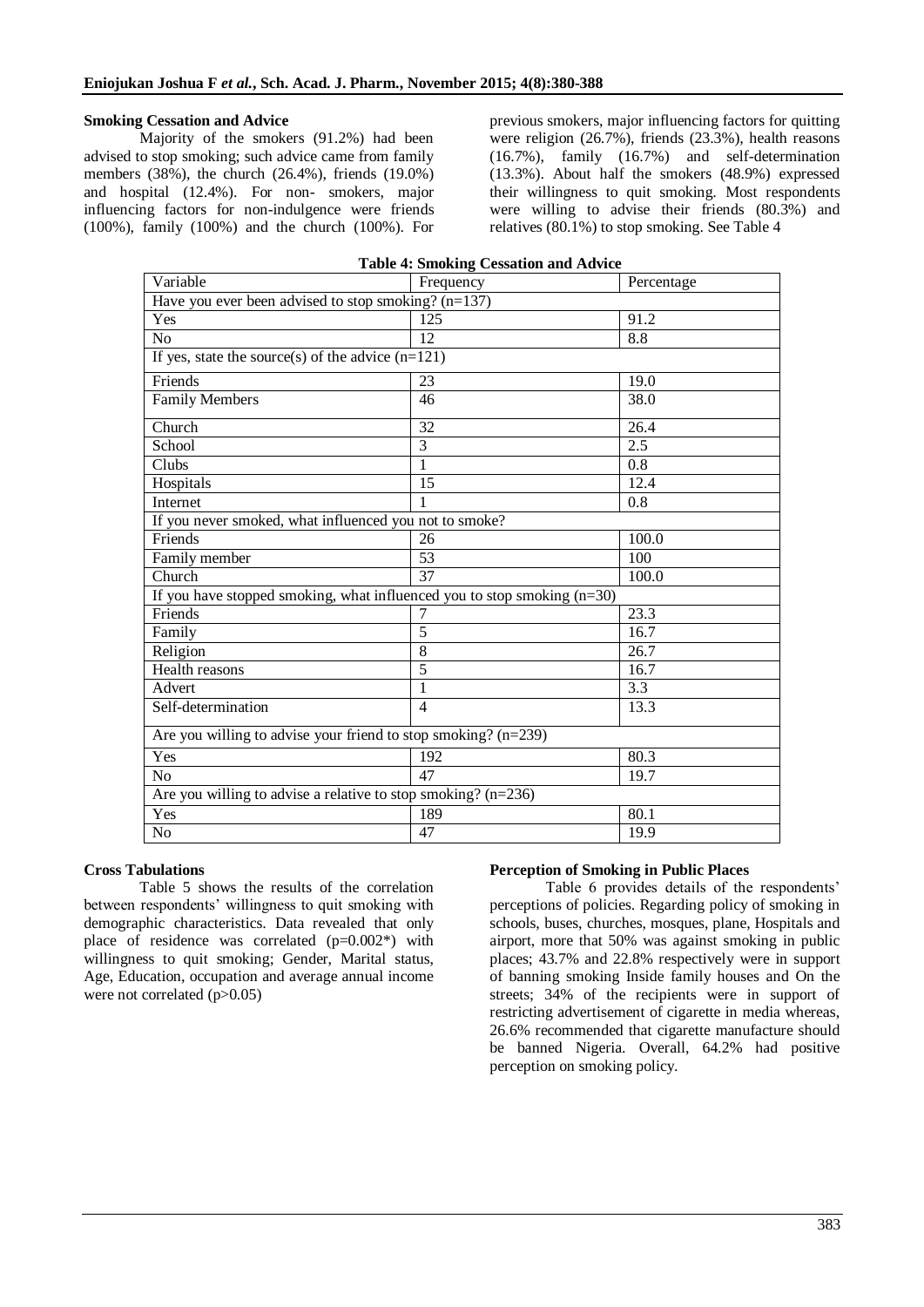| Variable                      | Would you like to stop smoking: $N$ (%) |                | Total     | p-value  |  |
|-------------------------------|-----------------------------------------|----------------|-----------|----------|--|
|                               | Yes                                     | N <sub>o</sub> |           |          |  |
| Gender                        |                                         |                |           |          |  |
| Male                          | 60(42.6)                                | 61(43.3)       | 121(85.8) |          |  |
| Female                        | 9(6.4)                                  | 11(7.8)        | 20(14.2)  | 0.704    |  |
| Marital status                |                                         |                |           |          |  |
| Single                        | 32(22.7)                                | 30(21.3)       | 62(44.0)  |          |  |
| Married                       | 26(18.4)                                | 27(19.1)       | 53(37.6)  |          |  |
| Widowed                       | 5(3.5)                                  | 2(1.4)         | 7(5.0)    | 0.218    |  |
| Divorced                      | 2(1.4)                                  | 9(6.4)         | 11(7.8)   |          |  |
| Separated                     | 4(2.8)                                  | 4(2.8)         | 8(5.7)    |          |  |
| Age group (years)             |                                         |                |           |          |  |
| 18-30                         | 27(19.1)                                | 20(14.2)       | 47(33.3)  |          |  |
| $31 - 45$                     | 21(14.9)                                | 31(22.0)       | 52(36.9)  |          |  |
| $46 - 60$                     | 16(11.3)                                | 19(13.5)       | 35(24.8)  | 0.217    |  |
| Above 60                      | (53.5)                                  | 2(1.4)         | 7(5.0)    |          |  |
| Education                     |                                         |                |           |          |  |
| Primary                       | 16(11.3)                                | 13(9.2)        | 29(20.6)  |          |  |
| Secondary                     | 21(14.9)                                | 30(21.3)       | 51(36.2)  | 0.187    |  |
| Tertiary                      | 19(13.5)                                | 23(16.3)       | 42(29.8)  |          |  |
| None                          | 13(9.2)                                 | 6(4.3)         | 19(13.5)  |          |  |
| Occupation                    |                                         |                |           |          |  |
| Student                       | 17(12.1)                                | 14(9.9)        | 31(22.0)  |          |  |
| Civil servant                 | 6(4.3)                                  | 9(6.4)         | 15(10.6)  |          |  |
| Retired                       | 3(2.1)                                  | 3(2.1)         | 6(4.3)    | 0.840    |  |
| Military                      | 3(2.1)                                  | 4(2.8)         | 7(5.0)    |          |  |
| Farming                       | $\overline{6(4.3)}$                     | 9(6.4)         | 15(10.6)  |          |  |
| Artisan                       | 1(0.7)                                  | 0(0.0)         | 1(0.7)    |          |  |
| Driver                        | 17(12.1)                                | 11(7.8)        | 28(19.9)  |          |  |
| <b>Business</b>               | 8(5.7)                                  | 11(7.8)        | 19(13.5)  |          |  |
| Teaching                      | 2(1.4)                                  | 2(1.4)         | 4(2.8)    |          |  |
| Others                        | 6(4.3)                                  | 9(6.4)         | 15(10.6)  |          |  |
| Average annual income (Naira) |                                         |                |           |          |  |
| 50-100k                       | 41(29.1)                                | 29(20.6)       | 70(49.6)  |          |  |
| 101-500k                      | 19(13.5)                                | 29(20.6)       | 48(34.0)  |          |  |
| 501k-1m                       | 4(2.8)                                  | 10(7.1)        | 14(9.9)   | 0.105    |  |
| $1-2m$<br>1(0.7)              |                                         | 2(1.4)         | 3(2.1)    |          |  |
| Above 2m<br>4(2.8)            |                                         | 2(1.4)         | 6(4.3)    |          |  |
| Place of residence            |                                         |                |           |          |  |
| Urban                         | 18(12.8)                                | 18(12.8)       | 36(25.5)  |          |  |
| Rural                         | 36(25.5)                                | 52(36.9)       | 88(62.4)  | $0.002*$ |  |
| Semi urban                    | 15(10.6)                                | 2(1.4)         | 17(12.1)  |          |  |

# **Table 5: Cross-tabulation on smoking cessation and some demographic data (n=141)**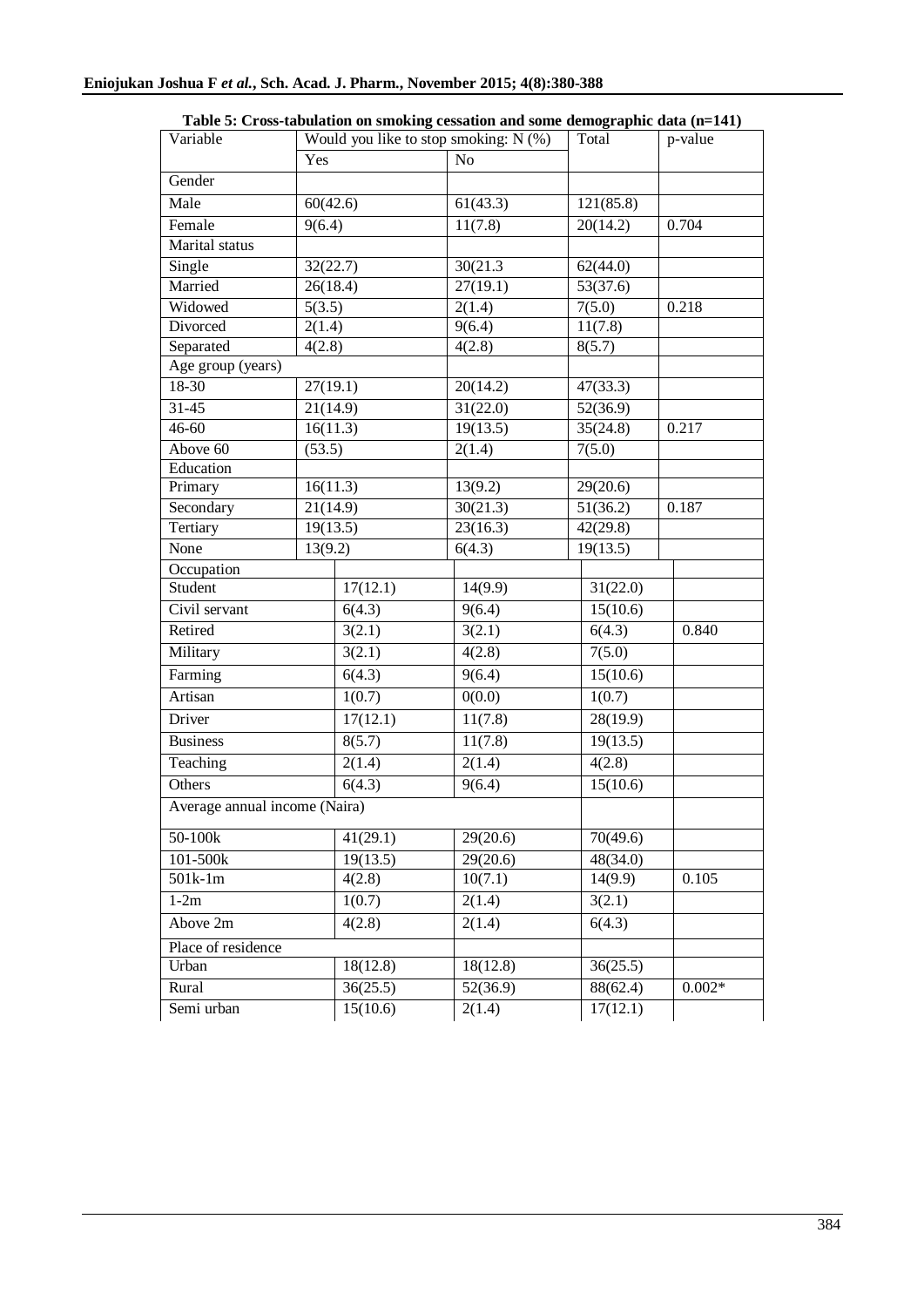| Variable                                                                       | Strongly<br>Agree | o<br>Agree | Neutral   | Disagree | Strongly<br>Disagree |
|--------------------------------------------------------------------------------|-------------------|------------|-----------|----------|----------------------|
|                                                                                |                   |            | N(%)      |          |                      |
| Schools                                                                        | 153(62.4)         | 25(10.2)   | 35(14.3)  | 12(4.9)  | 20(8.2)              |
| <b>Buses</b>                                                                   | 132(53.7)         | 33(13.4)   | 31(12.6)  | 24(9.8)  | 26(10.6)             |
| Churches                                                                       | 171(69.0)         | 35(14.1)   | 15(6.0)   | 2(0.8)   | 25(10.1)             |
| Mosques                                                                        | 133(54.7)         | 44(18.1)   | 39(16.0)  | 9(3.7)   | 18(7.4)              |
| <b>Markets</b>                                                                 | 41(16.7)          | 22(9.0)    | 70(28.6)  | 72(29.4) | 40(16.3)             |
| Fast-food joints                                                               | 48(19.8)          | 29(11.9)   | 108(44.4) | 45(18.5) | 13(5.3)              |
| Restaurants                                                                    | 50(20.4)          | 27(11.0)   | 103(42.0) | 52(21.2) | 13(5.3)              |
| Plazas                                                                         | 50(20.3)          | 32(13.0)   | 118(48.0) | 33(13.4) | 13(5.3)              |
| Inside family houses                                                           | 70(28.6)          | 37(15.1)   | 48(19.6)  | 45(18.4) | 45(18.4)             |
| On the streets                                                                 | 32(13.0)          | 24(9.8)    | 48(19.5)  | 57(23.2) | 85(34.6)             |
| <b>Trains</b>                                                                  | 99(40.6)          | 52(21.3)   | 61(25.0)  | 15(6.1)  | 1797.0               |
| Planes                                                                         | 143(58.6)         | 43(17.6)   | 32(13.1)  | 7(2.9)   | 19(7.8)              |
| Hospitals                                                                      | 171(69.5)         | 24(9.8)    | 18(7.3)   | 6(2.4)   | 27(11.0)             |
| Airports                                                                       | 124(50.8)         | 39(16.0)   | 41(16.8)  | 13(5.3)  | 27(11.1)             |
| Motor Parks                                                                    | 28(11.5)          | 19(7.8)    | 73(29.9)  | 46(18.9) | 78932.0)             |
| Hotels                                                                         | 25(10.3)          | 29(12.0)   | 75(31.0)  | 67(27.7) | 46(19.0)             |
| Beer parlours                                                                  | 28(11.7)          | 19(7.9)    | 4619.2    | 59(24.6) | 88(36.7)             |
| That Government should seriously restrict cigarette advertisement in the media |                   |            |           |          |                      |
|                                                                                | 49(20.3)          | 33(13.7)   | 58(24.1)  | 41(17.0) | 60(24.9)             |
| That Government should ban cigarette manufacture in Nigeria                    |                   |            |           |          |                      |
|                                                                                | 40(16.6)          | 24(10.0)   | 54(22.4)  | 36(14.9) | 87(36.1)             |
|                                                                                |                   |            |           |          |                      |

#### **DISCUSSION Demography**

The recipients were majorly single with more male respondents. Most of the respondents had secondary education. This might have resulted to high literacy level in the community. The age bracket of the recipients was mostly within 18-30 years, showing involvement of more youths in the study. The respondents were basically civil servants with a low income that found it difficult to meet up with their family demands. Majority were Christians, which was not surprising because it is believed that Christian worshippers are more dominant in South- South of Nigeria. Also majority of the recipients were I jaw speaking people. This is in line with other reports, since the above community is an Ijaw community and more people from this tribe should be expected [7].

# **Health Consequences of Smoking**

Almost all the recipients reported that smokers are liable to die young. However, it has not deterred smoking. The respondents still smoked with the confidence that someone will die one day. This is in line with a report showing that respondents are aware of the effect that smokers are liable to die young but still engaged in smoking [8].

## **Smokers' reported adverse effects due to smoking**

Regarding side effects that are associated with smoking, majority of respondents (76.1%) reported that cough was a major adverse effect of smoking that they experienced. This is similar to other report showing the reason that it might be due to the weakening of the lungs arising from accumulation of toxin in the respiratory system that resulted to cough [9]. Also more than half of the smokers reported that they experienced vomiting as one of the side effects which may be triggered by the chemical content of cigarette such as nicotine. Tobacco smokers are often associated with several hazards that can eventually lead to reduction of the smokers' and second-hand smokers' life span.

#### **Respondents' Knowledge of the Effects of Smoking on Health**

Over half of the respondents (smokers and non-smokers) linked smoking with Cancer, Asthma, Cough, Heart Disease, Kidney disease, Liver Disease, Respiratory Disease, Lung cancer, Stained teeth, Bad breadth, Reduced life-span and Death. This was a demonstration of high level of knowledge of the adverse consequences of smoking on health. Similar knowledge has been demonstrated in other studies [8, 10]. The paradox is that such high knowledge does not always translate into positive practice. There are still gaps in the people's knowledge of the adverse effects of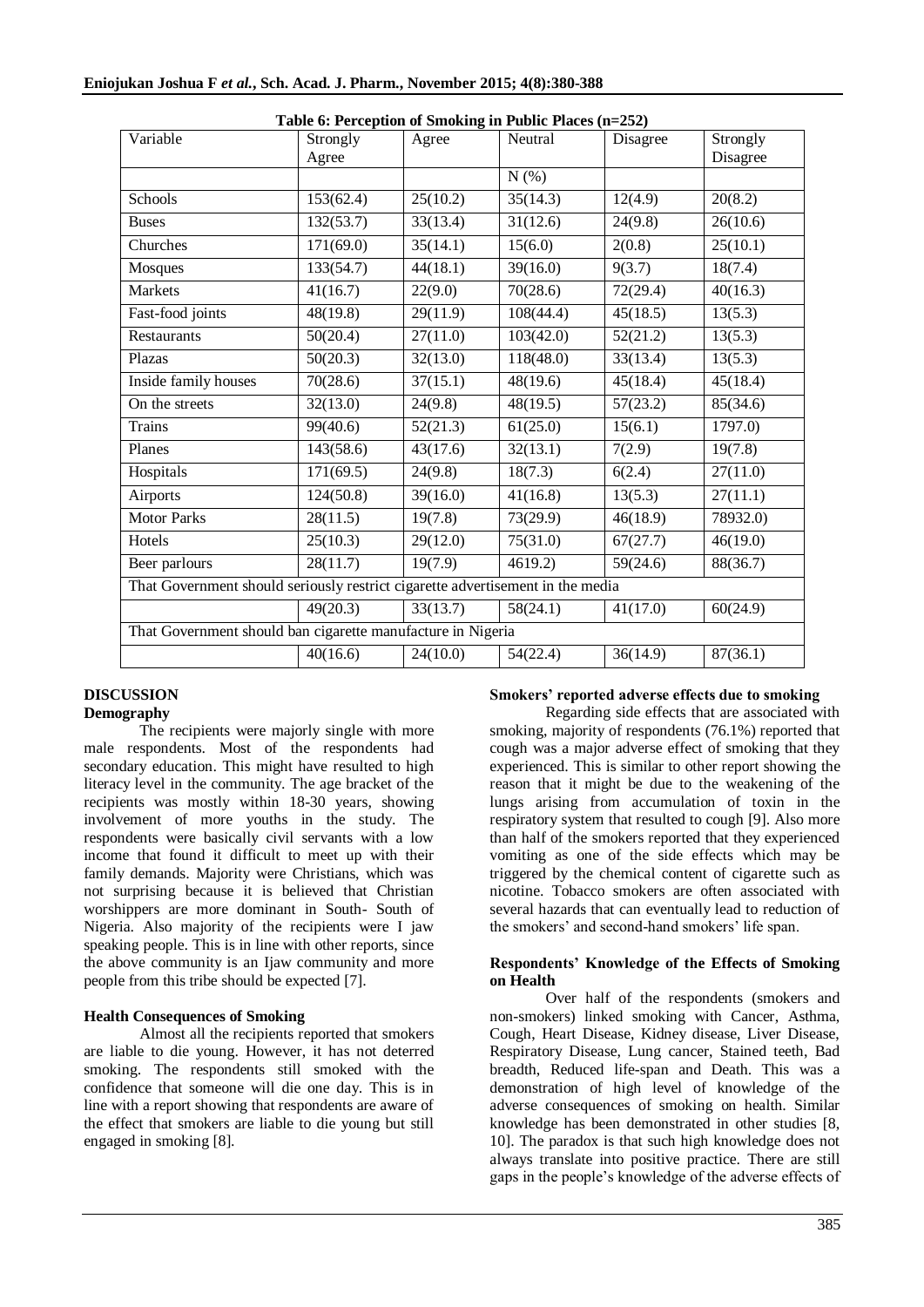smoking as few respondents linked smoking with Bronchitis, Pneumonia, Skin disease, Brain damage, Stroke, Stomach ulcer / cancer, Cervical cancer and Emphysema. Thus, there is need to strategize on ways of increasing their knowledge of the grievous effects of smoking on health. The fact remains that tobacco use in any form is injurious to the health of the consumers and it is globally regarded as one of the predominant etiologies of preventable morbidity and mortality leading to many causes of premature deaths [11- 13]. Factually, over 50 of the thousands of chemicals in **c**igarette have been shown to cause Cancer. The projections are that mortality will increase to 12 million come year 2050 [14]. Tobacco adversely affects most systems of the human body; its effect is slow, cumulating over a period of time before adverse health effects begin to manifest. People in Amassoma community are in dire need of acquiring the vital information which might motivate them to quit or resist smoking. Additionally, smoking cessation programmes are urgently indicated in this community.

## **Smoking Cessation**

Regarding willingness to stop smoking, few of the respondents indicated they were willing to stop smoking. Almost all smokers had attempted to stop smoking due to the health and economic challenges. The reasons why smokers find it difficult to stop smoking is linked to addiction and influence by peer groups and relatives [15, 16].

Almost all the recipients reported they had been advised to quit smoking by friends and family members. The recipients that quitted smoking also stated the influence of friends and religion as major factor that enabled them to quit smoking. In the same vein, due to the advice from friends, family and religion, other smokers were ready to quit smoking at the time of this study. It is eminent that the above factors help smokers to quit smoking. Studies have shown that family, friends, mostly those of the nonsmokers, and religion are major factors that have served as facilitator in quitting smoking [17].

Quitting of smoking is difficult, regardless of the smoker's intention. This arises from the fact that persistent smokers get addicted to the nicotine content very easily. Further, pressures from peers and family have been shown to discourage smoking cessation [18, 19]. Programmatic cessation activities are needed to facilitate the quitting process; smoke addicts may require phases of weaning, psychotherapy, and other supports to help them quit. Regarding smoker's preparedness to quit smoking, gender, marital status, age, educational level, occupation and income showed no statistical significance except for place of residence with a p value of 0.002. Therefore, educational and any other strategies to facilitate smoking cessation in this community will need to be generalized, targeting the community as a whole.

## **Perception of Smoking in Public Places, Cigarette Advertisement and Manufacture**

Regarding policy of smoking in schools, buses, churches, mosques, aircrafts, hospitals and airport, more than 50% was against smoking in these public places. This is not surprising considering the hazard it can cause in humans. Several studies have also enumerated the effect of smoking in public places and the need to ban smoking in public places [20]. Reports from other studies have shown that the banning of smoking in public places has led to reduction in health hazards such as cardiovascular diseases [21]. In Nigeria, there is poor awareness of the law regarding smoking in public places **[22].** From the foregoing, it is vital that the law banning smoking in public places should be enforced. A case study is Canada and other developed countries where such laws are enforced adequately [23].

On the issue with advertising cigarette in the media, respondents reported that it should be banned due to its negative influence on non-smokers and the current smokers as well. Advertisement increases the prevalence of smoking and it should be banned to reduce its prevalence and the consequent adverse health effects. This is not far- fetched from other studies [24, 25]. The rise in cigarette smoking prevalence in developing countries like Nigeria has been mainly blamed on the aggressive marketing strategies of big tobacco companies [26]. It is therefore expedient on Nigerian Government to discourage advertisement and promotion of tobacco or ban it completely. More frequent messages promoting nonsmoking would be a good strategy to reduce the scourge of smoking. The marketing strategies of the tobacco industry should be adequately censored and action should be taken to promote anti- tobacco advertisement in the media. Few of the respondents also pointed out that advertisement of cigarette should be banned in Nigeria. This is similar with other reports. Hence tobacco advertising and promotion should be completely banned in the Nigerian media as stipulated in 2002 [27].

## **CONCLUSION**

Residents of Amassoma have a fairly good knowledge of the adverse effects of smoking on health. Smokers in this community commonly manifest cough and headache as side-effects of smoking. Few smokers were willing to stop smoking; majority smokers had attempted to stop smoking due to the health and economic challenges; reasons for failed quit attempts were addiction and influence by peer groups and relatives. Almost all smokers had been advised to quit smoking by friends and family members; recipients that quitted smoking were influenced by friends and religion. Gender, marital status, age, educational level and occupation were not correlated with willingness to quit smoking but place of residence was correlated. More than half of respondents were against smoking in public places; less than 40% of respondents were in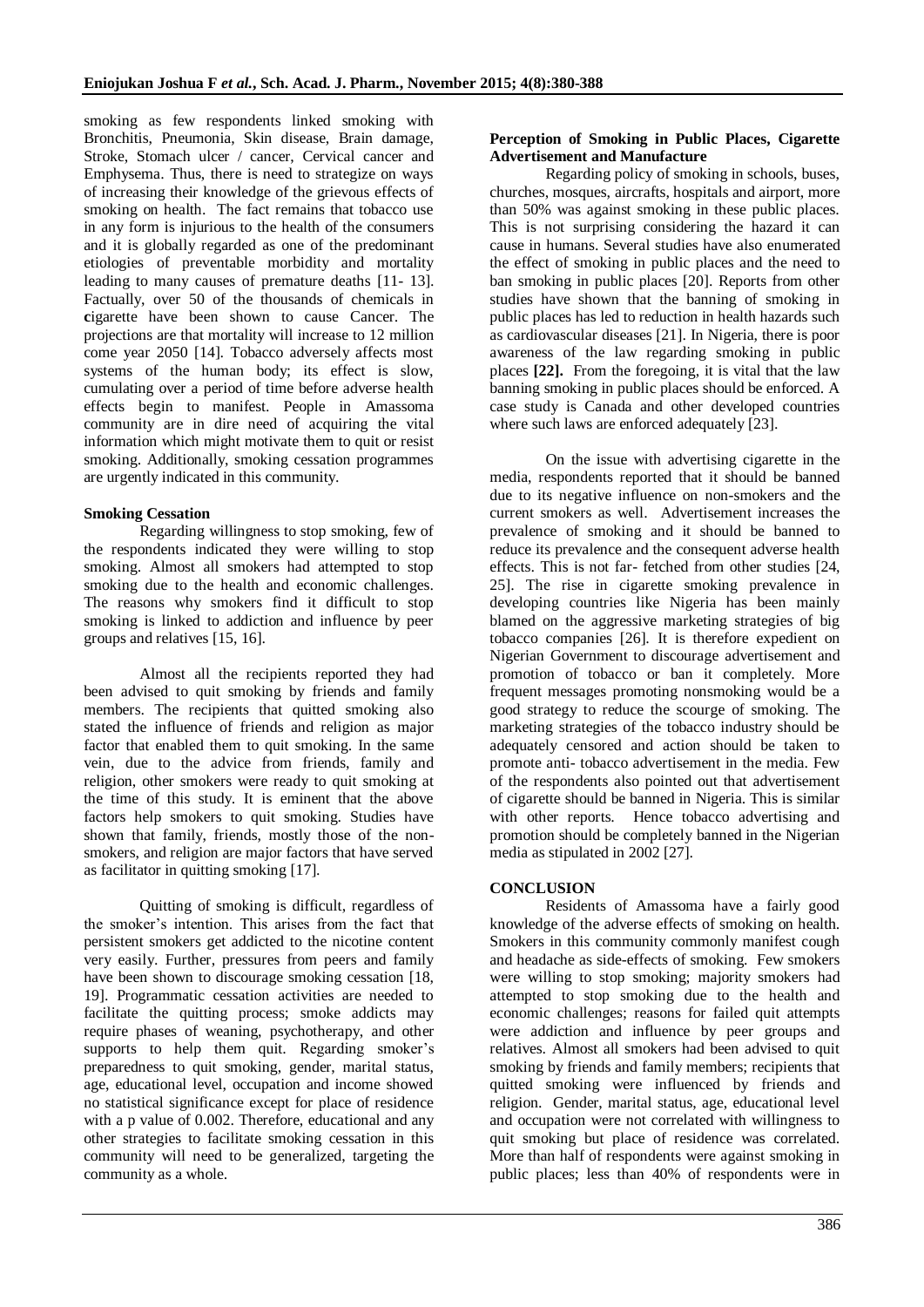favour of Government restricting cigarette advertisement in the media; less than 30% of respondents were in favour of Government banning cigarette manufacture in Nigeria. There are gaps in the knowledge of the adverse effects of smoking among residents of Amassoma. Further, the level of addiction to smoking among smokers in this community is high. Consequently, intervention strategies are required to enhance the knowledge base. Also, smoking cessation strategies are needed to promote smoking cessation in this community. The influence of peer group, family and religious houses should be factored into any intervention strategies which should be global in outlook, irrespective of gender, age, education, marital status, occupation or place of residence.

## **REFERENCES**

- 1. Kayani N, Cowan SR, Homan SG, Wilson J, Warren VF, Shumei Yun MS; Center for disease control and prevention Economic Effect of Smoking. J. Prev Chronic Dis Prev 2012; 9:110277.
- 2. Schroeder SA; New Evidence that cigarette Smoking Remains the Most Important Health Hazard. N Engl J Med 2013; 368:389-390.
- 3. Karama SS, Corley J, Chouinard-Decorte DF, Starr JM, Wardlaw JM, Bastin ME, *et al.;* Cigarette smoking and thinning of the brain's cortex Molecular Psychiatry; 2015; 20:778–785.
- 4. Fawibe AE, Shittu AO; Prevalence and characteristics of cigarette smokers among undergraduates of the University of Ilorin, Nigeria. Nigeria J. of clinical practice, 2011; 14(2):201-205.
- 5. Scollo M, Lal A, Hyland A, Glantz S; Review of the quality of studies on the economic effects of smoke-free policies on the hospitality industry. Tob Control; 2012; 12:13-20.
- 6. Araoye MO; Research methodology with statistics for health and social sciences. Ilorin: Nathadex Publishers. 2003; 117-118.
- 7. Wikipedia. Ijaw People. http://en.wikipedia.org/w/index.php?title=Ijaw\_peo ple&oldid=660494945.
- 8. Onyeonoro UU, Chukwuonye II, Okechukwu O, Madukwe O, Ukegbu AU, Akhimien MO, *et al.;* Awareness and perception of harmful effects of smoking in Abia State, Nigeria. Nig J Cardiol 2015; 12:27-33.
- 9. Dania MG, Ozoh B, Bandele EO; Smoking habits, awareness of risks, and attitude towards tobacco control policies among medical students in Lagos, Nigeria. J.Annals of African Medicine, 2015; 14: 1-7.
- 10. Callinan JE, Clarke A, Doherty K, Kelleher C; Legislative smoking bans for reducing second hand smoke exposure, smoking prevalence and tobacco consumption. Cochrane Database Syst Rev 2010, 4(Art. No): CD005992.
- 11. US Surgeon General. How Tobacco Smoke Causes Disease: The Biology and Behavioral Basis for

Smoking-Attributable Disease; 2010. U.S. Department of Health and Human Services. Centers for Disease Control and Prevention. National Center for Chronic Disease Prevention and Health Promotion. Office on Smoking and Health. Available at http://www.surgeongeneral.gov/library

- 12. Yahya SJ, Hammangabdo A, Omotara BA; "Factors influencing the onset of cigarette smoking among adolescents in Konduga local government area" Nigerian Journal of Medicine. 2010; 19(3): 275- 278.
- 13. Peto R; Mortality from Smoking in Developing Countries, 1950-2000. Oxford University Press, Oxford. 1994
- 14. Saari A, Kentala J, Mattila KJ; The Influence of Family and Friends in Smoking Development for Portuguese Teens. http://www.researchgate.net/publication/27919582 4 Am J Respir Crit Care Med. 2015; 157: 928– 937.
- 15. McGee CE, TrigwelI J, Fairclough SJ, Murphy RC, Porcellato L, Ussher M, *et al.;* Influence of family and friend smoking on intentions to smoke and smoking-related attitudes and refusal self-efficacy among 9–10 year old children from deprived neighbourhoods: a cross-sectional study. BMC Public Health, 2015; 15:225 2013-003218.
- 16. Mohammadnezhad M, Tsourtos G, Wilson G, Ratcliffe J, Ward P; Understanding Socio-cultural Influences on Smoking among Older Greek-Australian Smokers Aged 50 and over: Facilitators or Barriers. Int. J.12Environ. Res. Public Health. 2015; 12: 2718-2734.
- 17. Bjartveit K, Tverdal A; Health consequences of smoking 1–4 cigarettes per day. Tob Control 2005; 14: 315-320.
- 18. Ebirim CIC, Amadi1 AN, Abanobi1 OC, Iloh, GPU; The Prevalence of Cigarette Smoking and Knowledge of Its Health Implications among Adolescents in Owerri. South-Eastern Nigeria. J. Health, 6, 2014, 1532-1538.
- 19. McKee M, Hogan H, Gilmore A; Why we need to ban smoking in public places. Journal of Public Health. 2004; 26(4): 325-326.
- 20. Meyer DG, Neuberger JS, He JJ; Cardiovascular effect of bans on smoking in public places J.AM coll. Cardiol. 2009; 54(14): 1249-1255.
- 21. Olowookere SA, Adepoju EG, Gbolahan OO; Awareness and attitude to the law banning smoking in public places in Osun State, Nigeria. Tobacco Induced Diseases 2014; 12:6.
- 22. Carpenter C, Postolek S, Warman C; Public-Place Smoking Laws and Exposure to Environmental Tobacco Smoke (ETS). Paul Merage School of Business, University of California, Irvine. 2011
- 23. Salawu AK, Danburam FK, Desalu OO, Olokoba AB, Agbo J, Midala JK; Cigarette smoking habits among adolescents in northeast Nigeria. Tob Control 2003; 12:13-20.